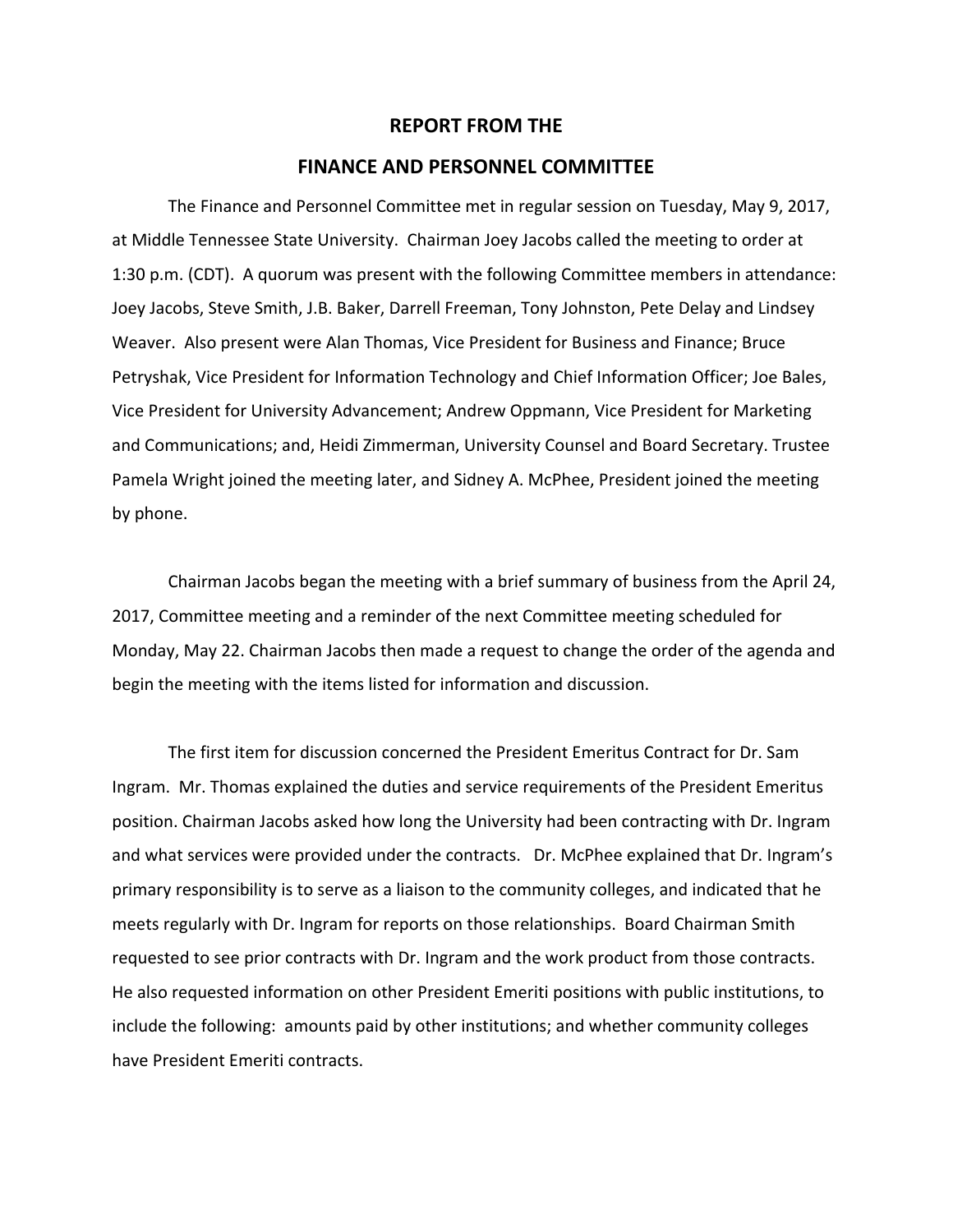Chairman Jacobs asked that the requested reports be added to the agenda for action at the next Committee meeting.

The second item for discussion was a request for approval of a salary increase for Ms. Brenda Burkhart, Director of Audit and Consulting Services. Chairman Jacobs asked if this had been discussed with the Chairman of the Audit and Compliance Committee, Chris Karbowiak. Dr. McPhee stated that Chairwoman Karbowiak concurred with this recommendation. Board Chairman Smith requested a report of the salaries of internal auditors at the other locally governed institutions (LGI's). Trustee Johnston raised the issue of approving a 20% pay increase for Ms. Burkhart in a year when the across the board increase is only 3%. Dr. McPhee responded that we have the responsibility to make the adjustment to Ms. Burkhart's salary due to the increased responsibilities and importance of the work.

 The third item presented for discussion was a request for revision to the current compensation plan. Mr. Thomas explained to the Committee the need to remove the 90% cap to the midpoint of the hiring range in order to reduce salary exception requests, and increase the ability to recruit qualified individuals for vacancies. Trustee Delay asked for the history regarding the 90% cap limitation. Mr. Thomas responded that the cap was put in place in 2012 as a cost savings measure at a time when the state was making significant reductions in state appropriations; however, with the University's current low salaries, the effectiveness of the measure has diminished. Trustee Freeman acknowledged the need for the University to have the necessary tools to recruit and retain employees, but asked that the Committee be provided with additional information related to employee turnover. Board Chairman Smith asked that a report of the financial impact of removing the 90% cap limitation be provided at the next Committee meeting.

The fourth item presented for discussion was a recommendation from the Compensatory Advisory Committee and the President for a 3% across the board increase, with a \$1000 minimum, for both full and part‐time employees on the payroll as of June 30, 2017,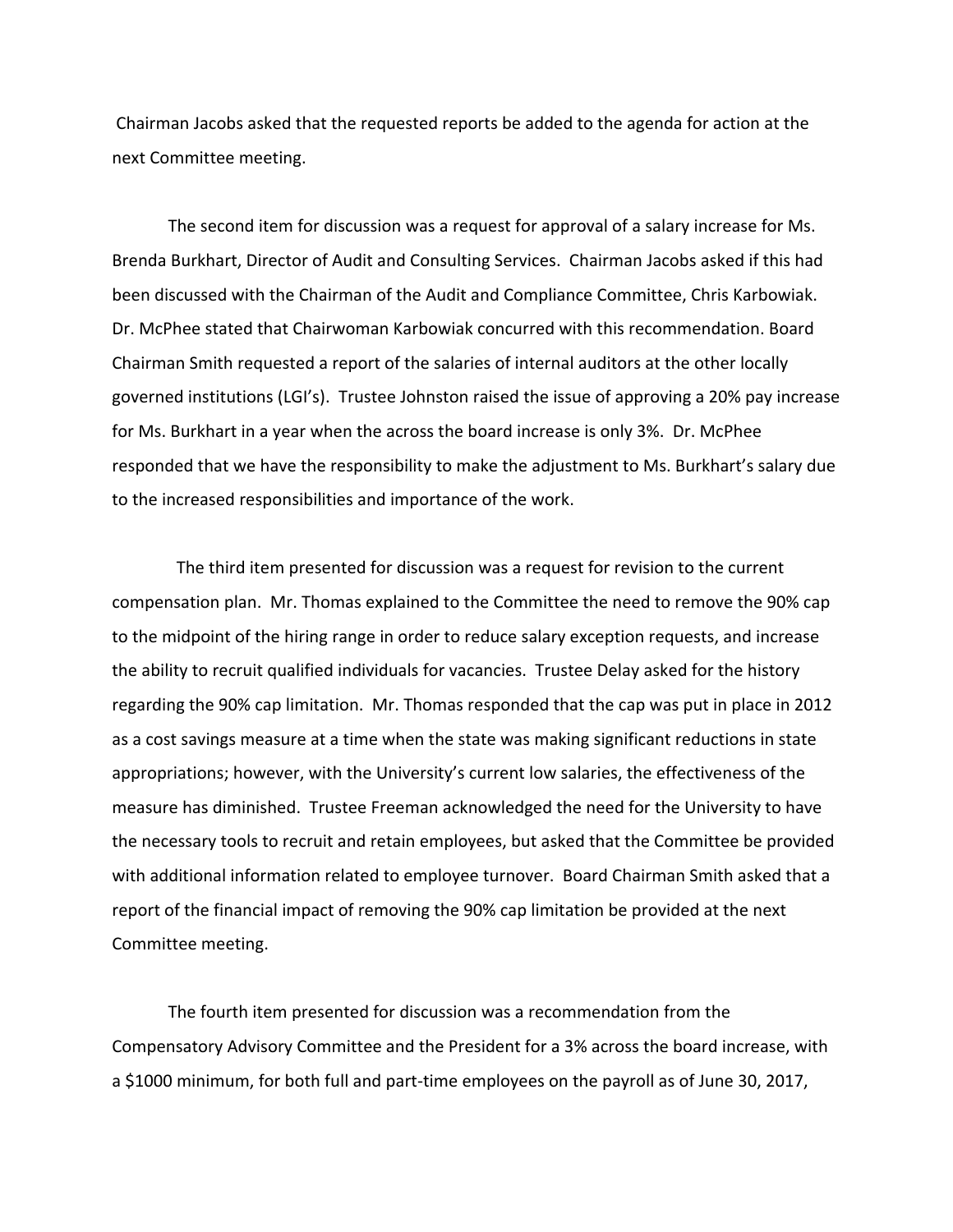effective July 1, 2017. Mr. Thomas explained that a 3% salary pool would be an estimated \$4.5 million. The Governor allocated \$3 million in the budget for salaries, so an additional \$1.5 ‐ \$1.6 million would be needed from tuition and fee increases. Board Chairman Smith stated that he would like to see increases based on individual employee merit. He further stated that the University should explore other methods, such as a merit system, by this time next year. Trustee Freeman noted that the University must be competitive with regard to salaries to get the best employees.

The final discussion item on the agenda concerned the operating budgets. Mr. Thomas presented the Estimated 2016‐17 and Proposed 2017‐18 operating budgets to the Committee. After review and discussion of the materials presented by Mr. Thomas, the Committee requested the following additional budget information be provided for the next Committee meeting:

- $\triangleright$  Comparison of Composite Financial Indicators with other state universities and average peer institutions
- $\triangleright$  Schedule of auxiliary renewal and replacement balances
- $\triangleright$  Debt service coverage for other LGI's

Chairman Jacobs then directed the Committee to the action items listed on the agenda regarding tuition and fees. Prior to the meeting, Committee members were provided an executive summary of proposed fee increases for FY 2017‐18. Chairman Jacobs requested Mr. Thomas provide updated information to the Committee regarding tuition and fees. Mr. Thomas informed the Committee that THEC is maintaining a 0-4% binding range on maintenance fees, as well as a 0‐4% range for combined maintenance and mandatory fees. MTSU is recommending approval of a 3.5% increase in tuition. After review and discussion of the materials presented in the executive summary, the Committee asked for the following additional information to be provided at the next Committee meeting:

- $\triangleright$  History of maintenance fee increases in dollars
- $\triangleright$  Current tuition and fees from the LGI's